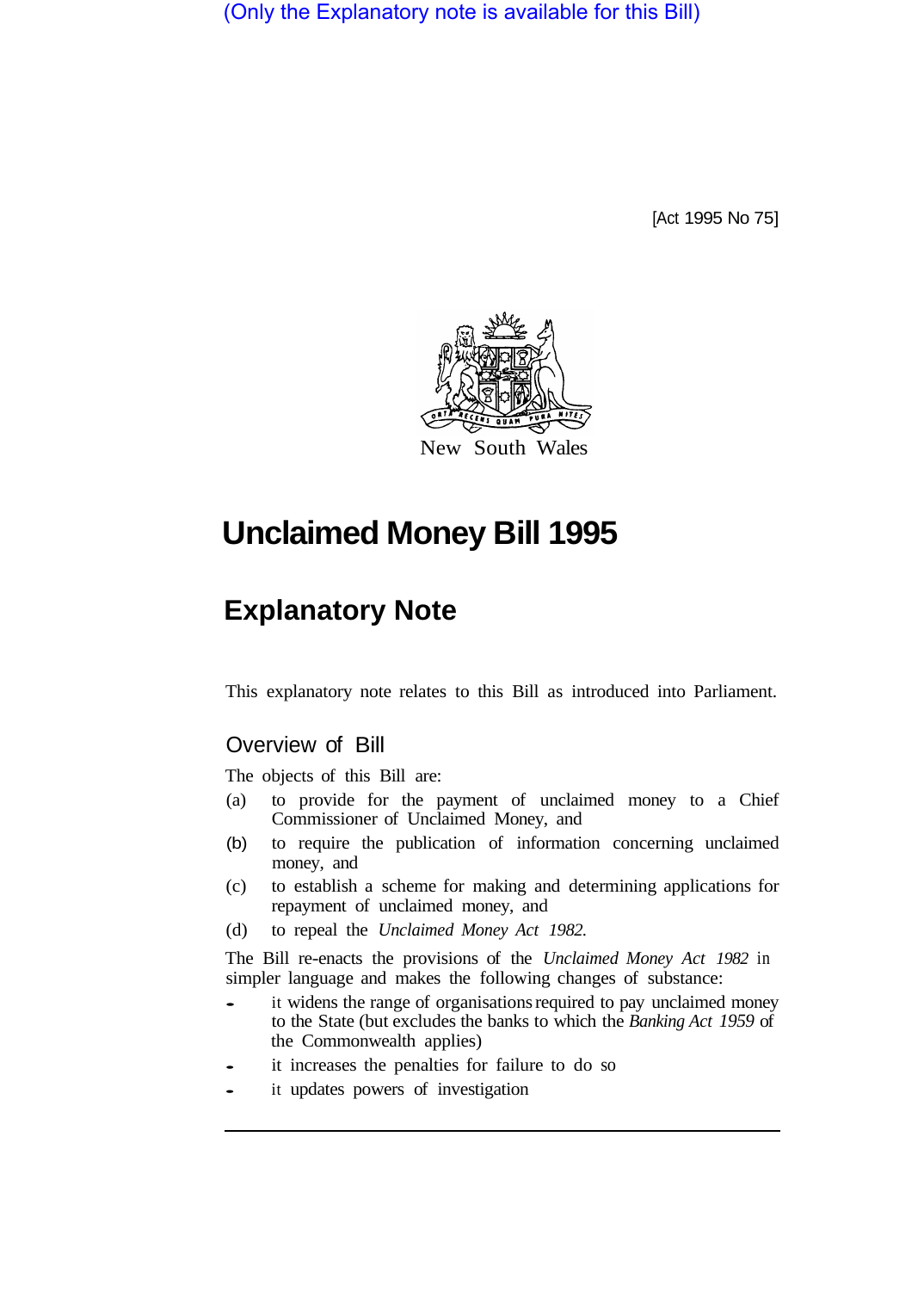Explanatory note

- it reduces from 20 years to 6 years the period during which the owner of unclaimed money held by the State is entitled to recover the money from the State
- it provides for appeals against determinations of applications for repayment of unclaimed money.

## Outline of provisions

#### **Part 1** Preliminary

**Clause 1** sets out the name (also called the short title) of the proposed Act.

**Clause 2** provides for the proposed Act to commence on a day or days to be appointed by proclamation.

**Clause 3** defines certain terms used in the proposed Act.

**Clause 4** specifies certain circumstances in which an account is to be taken to be **operated on** (or not operated on) for the purposes of the proposed Act.

**Clause 5** clarifies references to money **held** by an enterprise and by an enterprise that does not have a separate legal personality. *Enterprise* is defined (in clause **3)** as follows:

*enterprise* means a person, partnership, association, society, institution, organisation or other body, whether or not incorporated, that:

- (a) operates in any way (or, in the case of a natural person, has a residential address) in the State, and
- (b) holds money on account of another person or body,

but does not include a bank (within the meaning of the *Banking Act 1959* of the Commonwealth).

**Clause 6** provides that the proposed Act binds the Crown.

#### **Part 2 Unclaimed money**

**Clause 7** sets out the criteria for determining whether money is *unclaimed money* for the purposes of the Act.

**Clause 8** specifies the kind of money that may constitute unclaimed money.

**Clause 9** exempts certain money from the meaning of the term *unclaimed money.*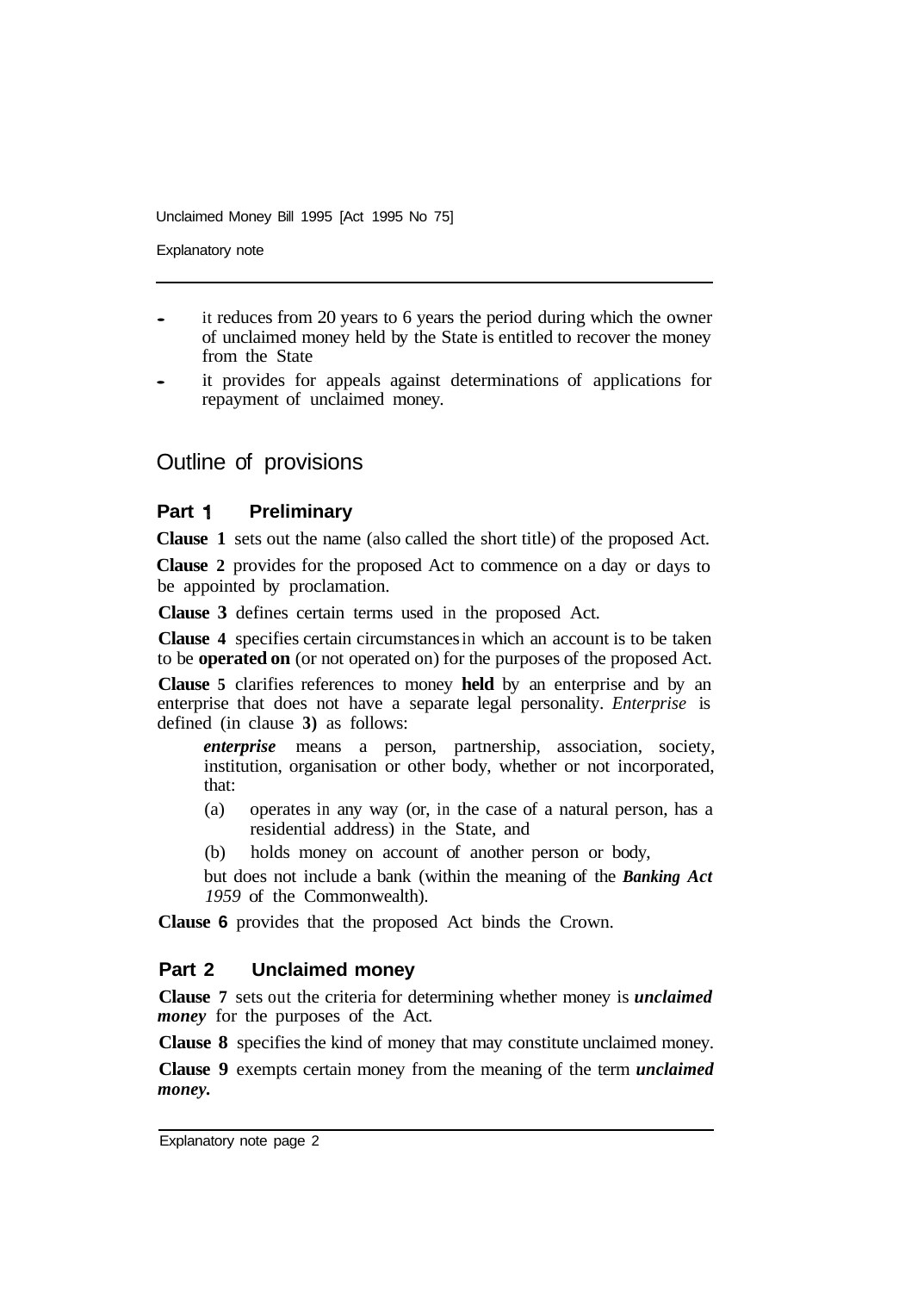Explanatory note

#### **Part 3 Payment of unclaimed money to Chief Commissioner**

**Clause 10** requires an enterprise that holds unclaimed money on 30 June in any year to pay the money to, and lodge a return relating to the money with, the Chief Commissioner of Unclaimed Money (the *Chief Commissioner).*  The money is to be paid and the return lodged by the end of the following August (or within such longer time as the Chief Commissioner allows). The Chief Commissioner is to pay the money to the Consolidated Fund.

**Clause 11** requires an enterprise that lodges a return to retain a copy of it for at least 6 years. An enterprise must make the retained copies of returns reasonably available for inspection by any person. Any inspection fee charged is not to exceed \$10 (or such greater amount as the regulations may prescribe).

**Clause 12** requires the Chief Commissioner to cause to be published in the Government Gazette information concerning:

- each amount of unclaimed money exceeding \$50 (or exceeding the amount, if any, prescribed by the regulations) that is paid to the Chief Commissioner, and
- the identity of the owner of the money, if known.

**Clause 13** relieves an enterprise from all further liability (apart from a liability arising under another law) in respect of unclaimed money that the enterprise pays to the Chief Commissioner. However, the provision does not operate to relieve the enterprise of its obligations in relation to records concerning that money, or from liability in respect of money that the Chief Commissioner repays to the enterprise under proposed Part 4 (Claims for and repayment of unclaimed money).

#### **Part 4 Claims for and repayment of unclaimed money**

**Clause 14** defines *applicant,* for the purposes of proposed Part 4, as a person who applies under the Part for the repayment of unclaimed money paid to the Chief Commissioner.

**Clause 15** specifies that the owner of any unclaimed money paid to the Chief Commissioner under the proposed Act is entitled to recover that money from the Chief Commissioner.

**Clause 16** makes it clear that, if an owner's right to unclaimed money was not extinguished before the money was paid to the Chief Commissioner, the right subsists until the end of a period of 6 years beginning on the date of that payment.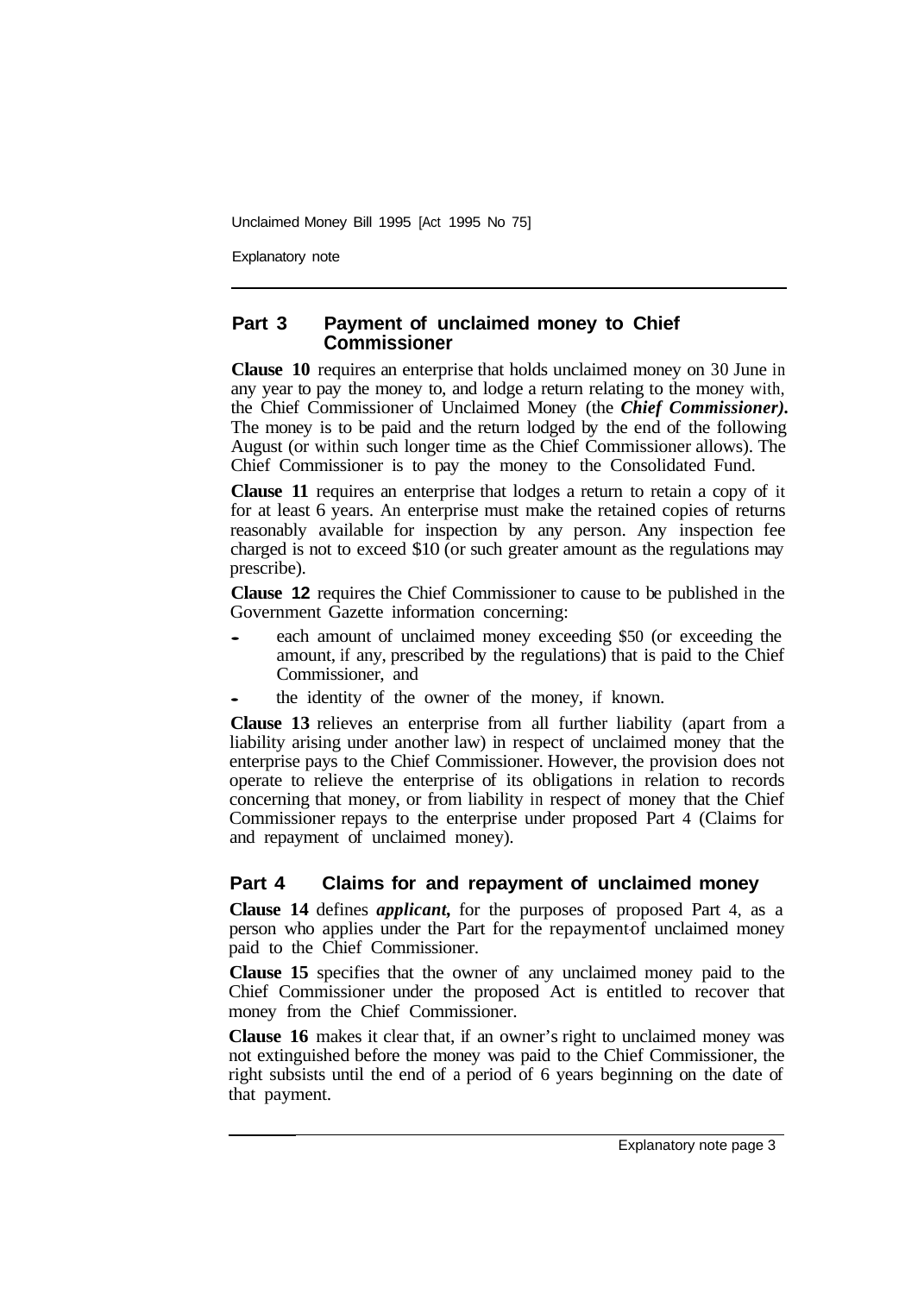Explanatory note

**Clause 17** empowers the owner of unclaimed money paid to the Chief Commissioner to make written application to the Chief Commissioner for its repayment.

**Clause 18** limits the time for making such applications to the period during which the owner's right to the money subsists.

**Clause 19** makes it clear that an applicant bears the onus of establishing that the applicant is the owner of the money to which the application relates.

**Clause 20** provides that the standard of proof for establishing ownership of unclaimed money is the balance of probabilities.

**Clause 21** specifies the way in which the Chief Commissioner determines an application (by giving the applicant notice in writing to the effect that the Chief Commissioner is satisfied, or is not satisfied, that the applicant owns the money (or part of the money) to which the application relates). If the Chief Commissioner has not determined the application at the end of a period of 90 days after the application was lodged, the Chief Commissioner is taken to have given a notice, at the end of that period, to the effect that the Chief Commissioner is not satisfied that the applicant is the owner of the money concerned.

**Clause 22** allows an applicant to appeal against a determination to the District Court in accordance with rules of court.

**Clause 23** makes it clear that an appeal is to be by way of a rehearing of the original application, although information additional to the information considered for the purposes of the original determination may be taken into consideration. The clause also provides that the District Court may make an order varying the determination appealed from or dismissing the appeal. The District Court's determination of an appeal is final.

**Clause 24** empowers the Chief Commissioner to repay unclaimed money to its owner, and relieves the Chief Commissioner from further liability in respect of unclaimed money *so* repaid. However, if the person to whom the Chief Commissioner repaid the money is not the owner of the money, the owner is entitled to recover the money from that person (unless the owner is prevented from doing so by operation of the *Limitation Act 1969).* 

**Clause 25** deals with the situation where the Chief Commissioner is of the opinion that money paid to the Chief Commissioner in purported compliance with the proposed Act is not unclaimed money required to be *so* paid. The Chief Commissioner may repay the money to any person the Chief Commissioner considers appropriate.

**Clause 26** appropriates the Consolidated Fund for the purposes of repayments by the Chief Commissioner.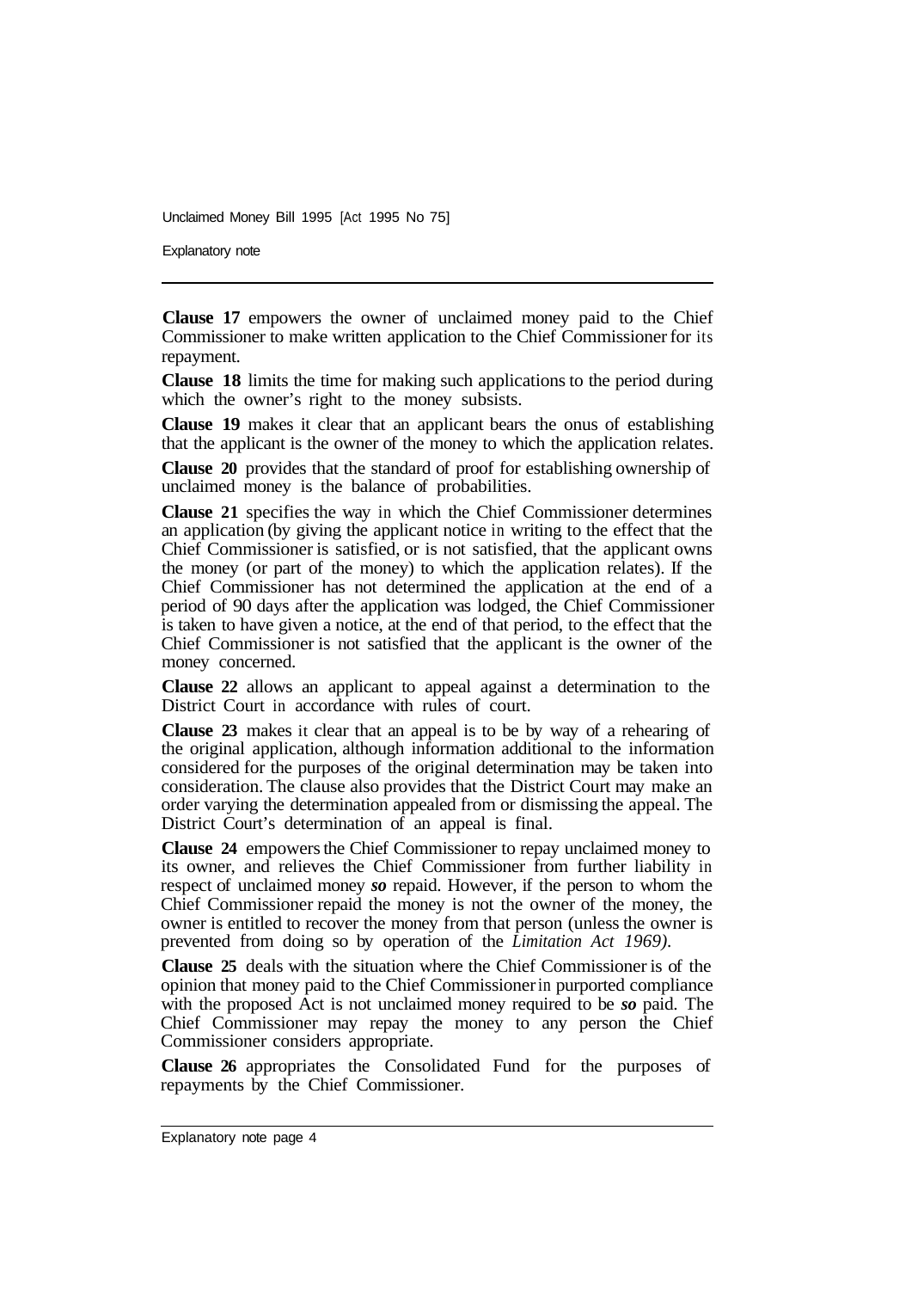Explanatory note

#### **Part 5 Investigative powers**

**Clause 27** provides that a power conferred under proposed Part *5* may be exercised only for the purposes of exercising functions under the proposed Act or the regulations.

**Clause 28** permits the Chief Commissioner to authorise an officer of the Office of State Revenue, by delegation, to exercise the powers conferred on the Chief Commissioner by proposed Part *5.* An officer *so* authorised is a *delegated officer* for the purposes of the proposed Part.

**Clause 29** specifies the matter that must be included in the instrument of delegation.

**Clause 30** confers on the Chief Commissioner power to require a person to provide records, information and evidence.

**Clause 31** specifies the way in which the Chief Commissioner may deal with records provided or produced to the Chief Commissioner or a delegated officer.

**Clause 32** requires an enterprise holding records that the Chief Commissioner or a delegated officer considers to be incorrect in relation to unclaimed money to note the records with details of what the Chief Commissioner believes to be the correct position.

**Clause 33** confers on the Chief Commissioner power to require a person to attend and give evidence before the Chief Commissioner or a delegated officer.

**Clause 34** is a standard provision to the effect that the possibility of self-incrimination does not excuse a person from complying with a requirement under the proposed Act to answer a question, furnish information or produce a record. However, any information given in an answer or otherwise furnished, and any record produced, in compliance with such a requirement is not admissible in any criminal proceedings against the person, except for proceedings for an offence against proposed section 40 (Offence-obstructing Chief Commissioner or delegated officer) or the regulations, or proceedings in respect of the falsity of information given on oath or by affirmation.

**Clause 35** confers on the Chief Commissioner a power to enter premises.

**Clause 36** makes it clear that entry to residential premises may be effected only with the consent of the owner or occupier or under the authority of a search warrant.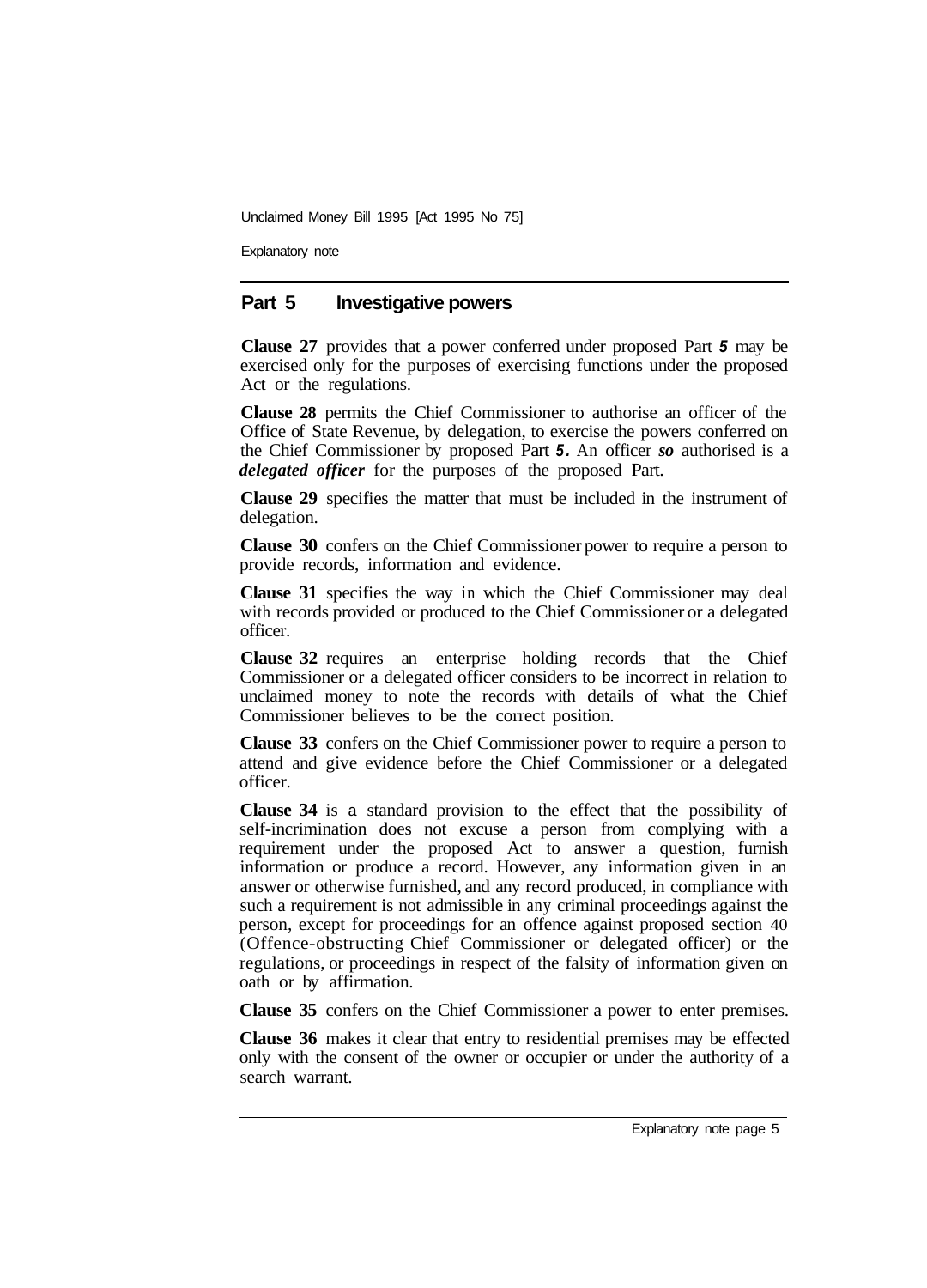Explanatory note

**Clause 37** requires reasonable notice of an intention to enter premises to be given, unless the entry is made with the consent of the owner or occupier, or the giving of notice would defeat the purpose of the entry.

**Clause 38** specifies the powers the Chief Commissioner may exercise once entry to the premises has been effected. These powers include the power to:

- require any person at the premises to produce any records in the person's possession or under the person's control, and to answer questions and otherwise furnish information, and
- seize and remove evidence of the commission of an offence against the proposed Act or the regulations.

**Clause 39** provides for the issue of search warrants.

**Clause 40** provides that it is an offence for a person to prevent, hinder or obstruct, or refuse or fail to comply with a requirement of, or provide false or misleading information to, the Chief Commissioner or a delegated officer in the exercise of their functions under proposed Part 5 *.* 

**Clause 41** provides that it is an offence to impersonate the Chief Commissioner or a delegated officer.

**Clause 42** provides that a person charged with an offence under proposed Part 5 is not guilty if the court hearing the charge is satisfied that the person could not have complied with the requirement to which the charge relates, or that the person complied to the best of the person's ability.

## **Part 6 Administration**

**Clause 43** provides that there is to be a Chief Commissioner of Unclaimed Money who, under the Minister, has the general administration of the proposed Act.

**Clause 44** allows the Chief Commissioner to delegate his or her functions to an officer of the Office of State Revenue.

## **Part** *7* **Miscellaneous**

**Clause 45** allows an officer of an enterprise that is not a natural person to act on behalf of the enterprise.

**Clause 46** provides that an officer of an enterprise that contravenes a provision of the proposed Act or regulations is taken to have contravened the same provision if the officer knowingly authorised or permitted the contravention.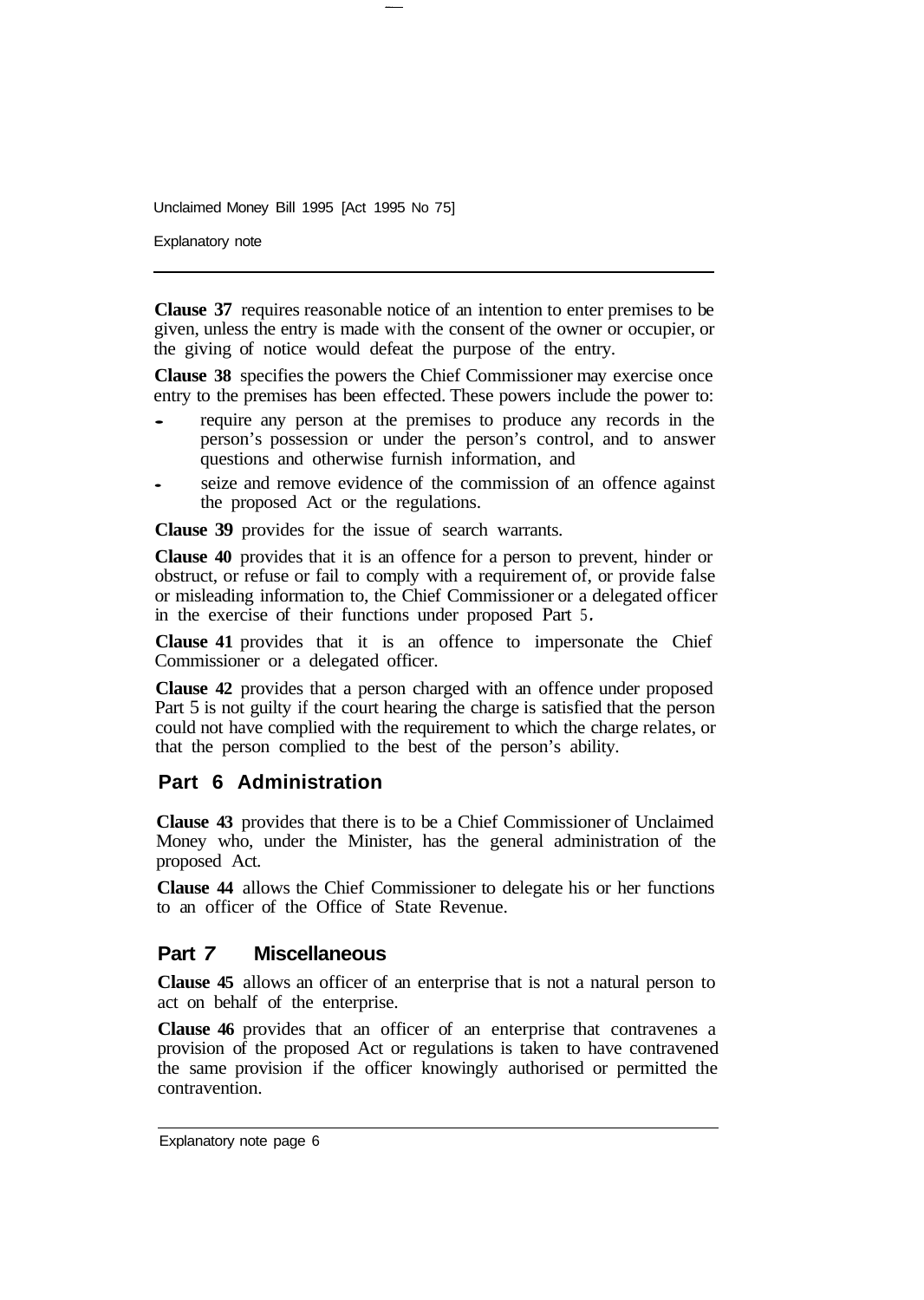Explanatory note

**Clause 47** provides that proceedings for offences against the proposed Act or regulations may be taken only by a person authorised in writing by the Chief Commissioner, and are to be taken before a Local Court constituted by a Magistrate sitting alone.

**Clause 48** provides for the way in which something may be lodged with the Chief Commissioner.

**Clause 49** makes it clear that the proposed Act does not affect the operation of any other law dealing with unclaimed money.

**Clause 50** empowers the making of regulations for the purposes of the proposed Act.

**Clause 51** repeals the *Unclaimed Money Act 1982.* 

**Clause 52** is a formal provision giving effect to the amendment of Acts set out in Schedule **1.** 

**Clause 53** is a formal provision giving effect to the savings, transitional and other provisions set out in Schedule 2.

**Clause 54** provides for the review of the operation of the proposed Act by the Treasurer 5 years after the date of assent to the Act.

#### **Schedule 1 Amendment of Acts**

**Schedule 1.1, 1.3 [1], 1.4, 1.5, 1.6** and **1.7** replace references to the *Unclaimed Money Act 1982* and the Treasurer in various Acts with references to the proposed Act and the Chief Commissioner, respectively.

**Schedule 1.2** repeals a provision of the *Co-operatives Act 1992* to the effect that money that is required to be paid to **a** former member of a co-operative under Division 4 of Part 6 of that Act (Cancellation of membership etc of inactive members) is not unclaimed money for the purposes of the *Unclaimed Money Act 1982,* and that any such money may be credited to the general reserves of the co-operative when a person's right and title to the money against the co-operative is extinguished by the operation of any law providing for the limitation of actions.

**Schedule 1.3 [2]** repeals a provision of the *Local Government Act 1993* that specifically applies the *Unclaimed Money Act 1982* to purchase money paid for land sold by a local council for overdue rates and charges if the purchase money exceeds the amount owing. The provision is not necessary, as the proposed Act will apply to that money. (This is because section 720 (1) of the *Local Government Act 1993* is to the effect that any such excess is to be paid into the council's trust fund and held by the council in trust for the persons having estates or interests in the land immediately before the sale.)